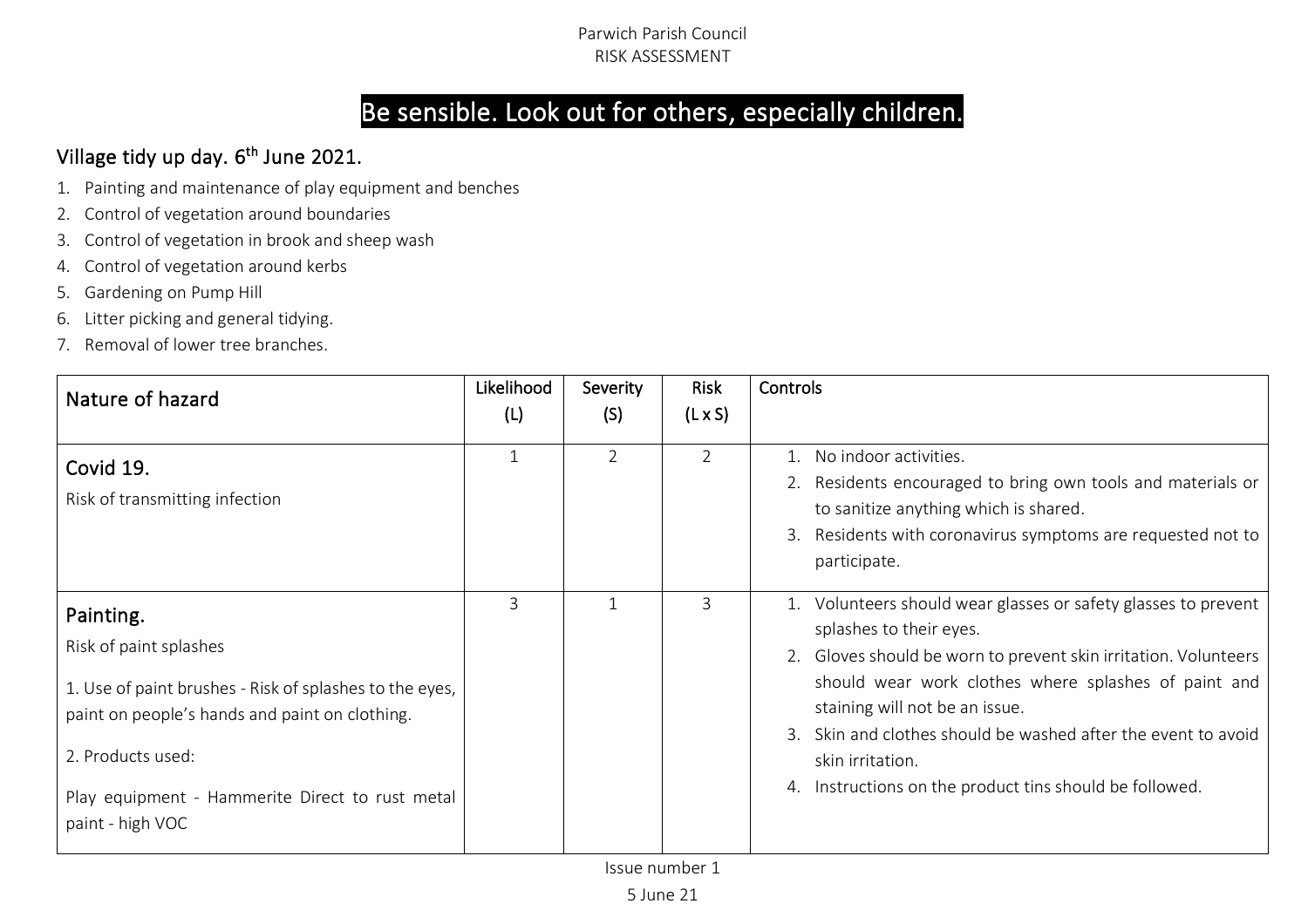| Hammerite brush cleaner and thinners - very high<br><b>VOC</b><br>Application outside by brush means there are no<br>significant chemical exposure risks.<br>The products can be a skin irritant.                                                                                                                                                     |                |                |   | 5. The council do not accept liability for any clothing damage<br>resulting from painting.                                                                                                                                                                                                                                                                                     |
|-------------------------------------------------------------------------------------------------------------------------------------------------------------------------------------------------------------------------------------------------------------------------------------------------------------------------------------------------------|----------------|----------------|---|--------------------------------------------------------------------------------------------------------------------------------------------------------------------------------------------------------------------------------------------------------------------------------------------------------------------------------------------------------------------------------|
| General tidying and manual handling.<br>Risks include back strains<br>There a number of tidying jobs which may require<br>lifting and moving heavy items.                                                                                                                                                                                             | $\overline{2}$ | $\overline{2}$ | 4 | 1. Volunteers manually handling heavy items should be<br>physically capable. This is an assessment that each<br>volunteer should make about themselves.<br>2. Volunteers must 'ask for help' wherever necessary.<br>3. Gloves and other protection should be worn.                                                                                                             |
| Road traffic.<br>Risk of road traffic accidents<br>Work may take place at boundaries adjacent to<br>roads.<br>With so many helpers (which will inevitably involve<br>some younger children), we will need to look at<br>measures of traffic calming and warning drivers and<br>cyclists of the presence of people, in particular<br>younger children. | 1              | $\overline{3}$ | 3 | 1. Traffic calming measures should be implemented near to<br>the sites where activities are taking place. This could include<br>cones, signs and a notice on the blog to advise people to<br>slow down and "strategic parking".<br>2. Volunteers should wear clothing that is easily visible when<br>working on roads.<br>3. Volunteers should not work alone on remote roads. |
| Mechanised machinery.<br>Risk of people being run over, risk of contact injuries                                                                                                                                                                                                                                                                      | 1              | 3              | 3 | 1. Volunteers must be trained and skilled if they are to operate<br>vehicles.<br>2. Volunteers using vehicles must be aware of people around<br>them at all times when moving.                                                                                                                                                                                                 |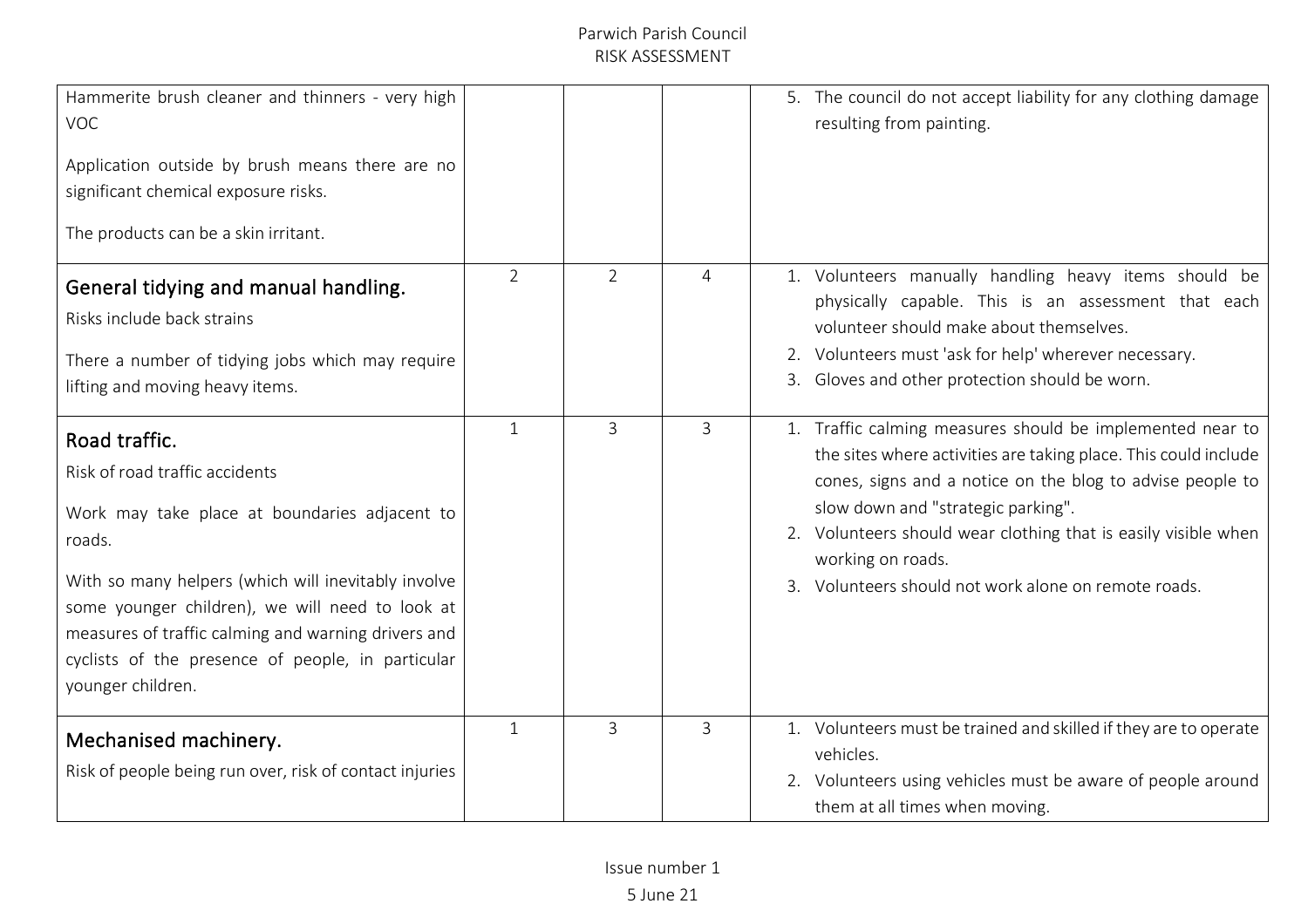| To help clear away the debris we may use vehicles<br>supplied by local people.                                                                                                        |                |   |   | 3. 3. Volunteers (especially young children) should be cautious<br>and aware of the dangers with the vehicles and should not<br>go near to the vehicles when they are switched on, or being<br>operated.                                                                                                                                                                                                                                                                                                                                                                             |
|---------------------------------------------------------------------------------------------------------------------------------------------------------------------------------------|----------------|---|---|--------------------------------------------------------------------------------------------------------------------------------------------------------------------------------------------------------------------------------------------------------------------------------------------------------------------------------------------------------------------------------------------------------------------------------------------------------------------------------------------------------------------------------------------------------------------------------------|
| General use of domestic garden or other<br>tools, including power tools.<br>Risk of injury from the use of tools, or from others<br>using tools.<br>Hazards include cuts and impacts. | $\overline{2}$ | 2 | 4 | 1. Those using power tools must be suitably skilled /<br>competent and should wear appropriate personal<br>protective equipment.<br>2. Volunteers must take care of their own safety and that of<br>fellow volunteers<br>3. Children should not use tools or equipment unless they<br>have been trained and/or have been given permission.<br>Children must take extra care when using any tools and be<br>aware of others around them.<br>4. For minor injuries ask a resident or vehicle owner for use of<br>their first aid kit and clean water for washing and dressing<br>cuts. |
| Use of strimmers or hedge cutters.<br>The most significant risk from strimmers or hedge<br>cutters is flying debris and cuts when moving cut<br>material.                             | $\overline{2}$ | 2 | 4 | 1. Volunteers must be trained/competent and skilled if they<br>are to operate strimmers.<br>2. Strimming requires significant effort and regular breaks and<br>fluid intake is essential. Volunteers should also be aware of<br>the physical strains using a strimmer and must therefore be<br>physically capable.<br>3. Volunteers should wear the appropriate personal protective<br>equipment, especially eye protection, gloves and safety<br>footwear.                                                                                                                          |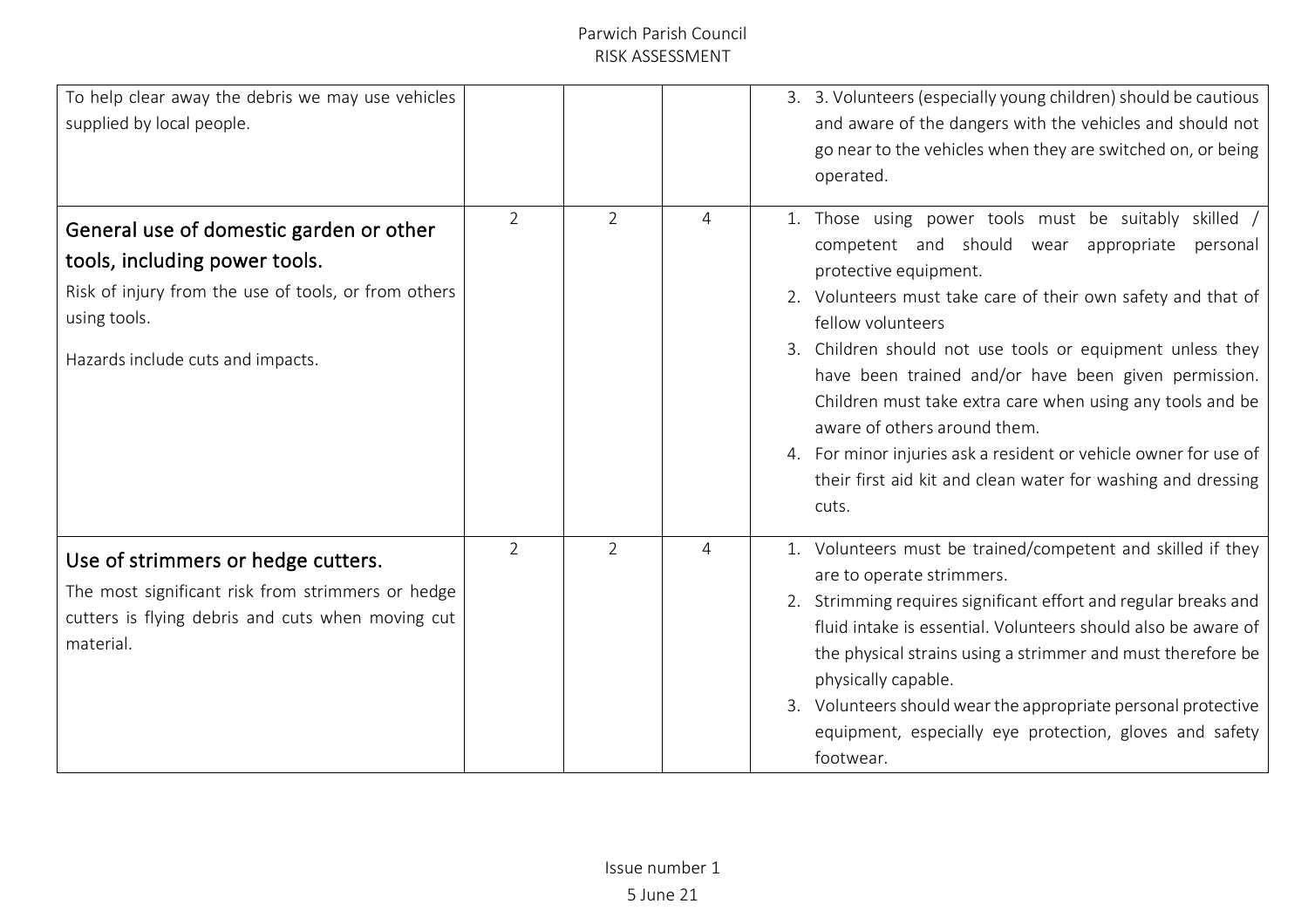|                                                                                                                                                                                                                                                                                                                                                                                                                                                                                                                                         |                |                |   | 4. Volunteers helping to clear away the cut materials, should<br>not work near to the strimmers and should also wear gloves<br>and eye protection to protect from flying debris.                                                                                                                                                                                                                                                                                                                                                                                                                                                                                                                                                                                                                                                                                                                                                                                                                                                                                                                                                                                                                                   |
|-----------------------------------------------------------------------------------------------------------------------------------------------------------------------------------------------------------------------------------------------------------------------------------------------------------------------------------------------------------------------------------------------------------------------------------------------------------------------------------------------------------------------------------------|----------------|----------------|---|--------------------------------------------------------------------------------------------------------------------------------------------------------------------------------------------------------------------------------------------------------------------------------------------------------------------------------------------------------------------------------------------------------------------------------------------------------------------------------------------------------------------------------------------------------------------------------------------------------------------------------------------------------------------------------------------------------------------------------------------------------------------------------------------------------------------------------------------------------------------------------------------------------------------------------------------------------------------------------------------------------------------------------------------------------------------------------------------------------------------------------------------------------------------------------------------------------------------|
| Safety of children.<br>Risk of falling, inappropriate use of tools, risk of<br>traffic or on-site vehicle incidents<br>It is vital that children are involved in the clean-up<br>activities and are engaged in community clean-up<br>projects.<br>Children (depending upon their age / abilities and<br>maturities) will need varying levels of supervision.<br>Where possible the parents of the children should be<br>present to help supervise them.<br>Volunteers cannot be wholly held responsible for<br>other people's children. | 3              | 3              | 9 | 1. Parents of 'volunteer children' should understand that they<br>allow their children to attend the clean-up activities at their<br>own risk. There will be no formal supervision of your<br>children by the other volunteers.<br>2. Children <9years old must be accompanied by a responsible<br>adult and supervised at all times.<br>3. Children should not use tools or equipment unless they<br>have been trained and/or have been given permission.<br>Children must take extra care when using any tools and be<br>aware of others around them.<br>4. Children should wear appropriate clothing for the activities<br>they will be performing.<br>It is important that children look out for each other<br>6. The greatest risk for children will be the on-site traffic<br>movement of tippers and dumpsters. It is known that<br>children for fun may safely ride on these vehicles, if we are<br>to avoid accidents it is vital that these children listen very<br>carefully and follow the safety instructions of vehicle<br>drivers.<br>7. Before commencing the clean-up children should receive a<br>short safety briefing warning from their parents of any<br>dangers and things to look out for. |
| Litter picking.                                                                                                                                                                                                                                                                                                                                                                                                                                                                                                                         | $\overline{2}$ | $\overline{2}$ | 4 | 1. Volunteers should wear suitable gloves when handling litter<br>and/or litter pickers when provided.                                                                                                                                                                                                                                                                                                                                                                                                                                                                                                                                                                                                                                                                                                                                                                                                                                                                                                                                                                                                                                                                                                             |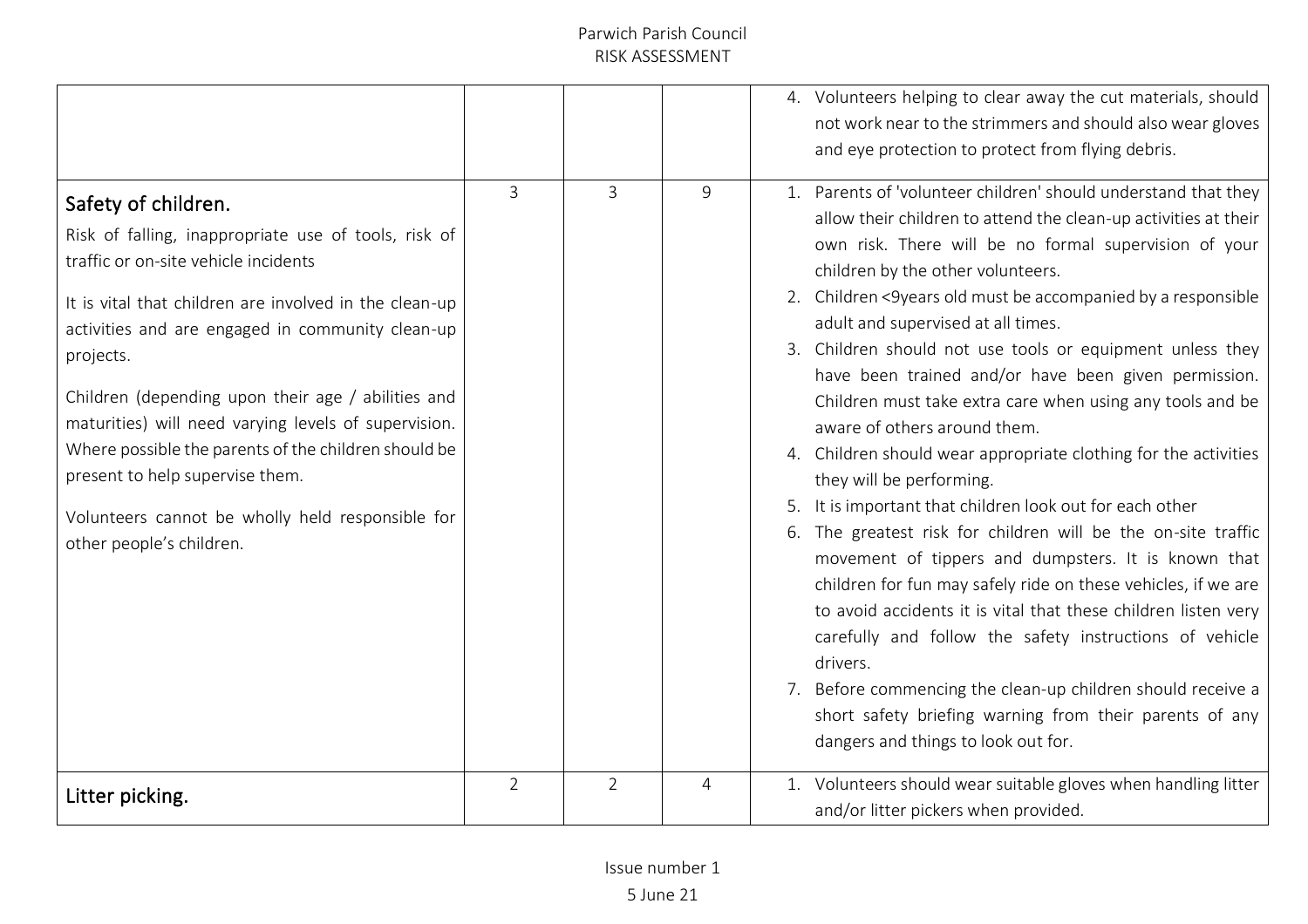| Risk of cuts, contamination and disease:<br>Generally, most litter will be food wrappers, drinks<br>bottles (plastic or glass) and other forms of waste. It<br>is possible that some of the litter will be sharp, may<br>contain degrading food and mould, insects may be<br>present and there is a possibility that animal faeces<br>will be present around the areas. |                |              |                | 2. Any animal faeces should only be handled by adults using<br>disposable gloves and/or a disposable plastic bag.                                                                                                                                      |
|-------------------------------------------------------------------------------------------------------------------------------------------------------------------------------------------------------------------------------------------------------------------------------------------------------------------------------------------------------------------------|----------------|--------------|----------------|--------------------------------------------------------------------------------------------------------------------------------------------------------------------------------------------------------------------------------------------------------|
| Water.<br>Slip, trip and fall into the brook or sheep wash:<br>There could be slips or falls into the water given the<br>types of tasks that will be undertaken.<br>The banks are less than 1m high and the water is very<br>shallow.<br>As people will not be working alone any risk of<br>drowning is very low.                                                       | $\overline{2}$ | $\mathbf{1}$ | $\overline{2}$ | 1. Volunteers should wear suitable footwear e.g. wellington<br>boots with a good grip.<br>2. Volunteers should take care of themselves and if necessary,<br>ask for assistance climbing up and down the banks.<br>3. Volunteers should not work alone. |
| Water - contamination and diseases.<br>There are no known contaminants or diseases<br>present within the stream that are likely to cause<br>harm to human health.                                                                                                                                                                                                       | $\mathbf{1}$   | 1            | $\mathbf{1}$   | 1. Following any pond and bank clearance volunteers should<br>wash thoroughly to remove and dirt and stream water,<br>especially before consuming food                                                                                                 |
| Effect of heat or cold:                                                                                                                                                                                                                                                                                                                                                 | $\mathbf{1}$   | $\mathbf{1}$ | $\mathbf{1}$   | 1. Volunteers should come dressed in appropriate clothes for<br>the weather conditions on the day of the event. Appropriate<br>footwear is essential.                                                                                                  |